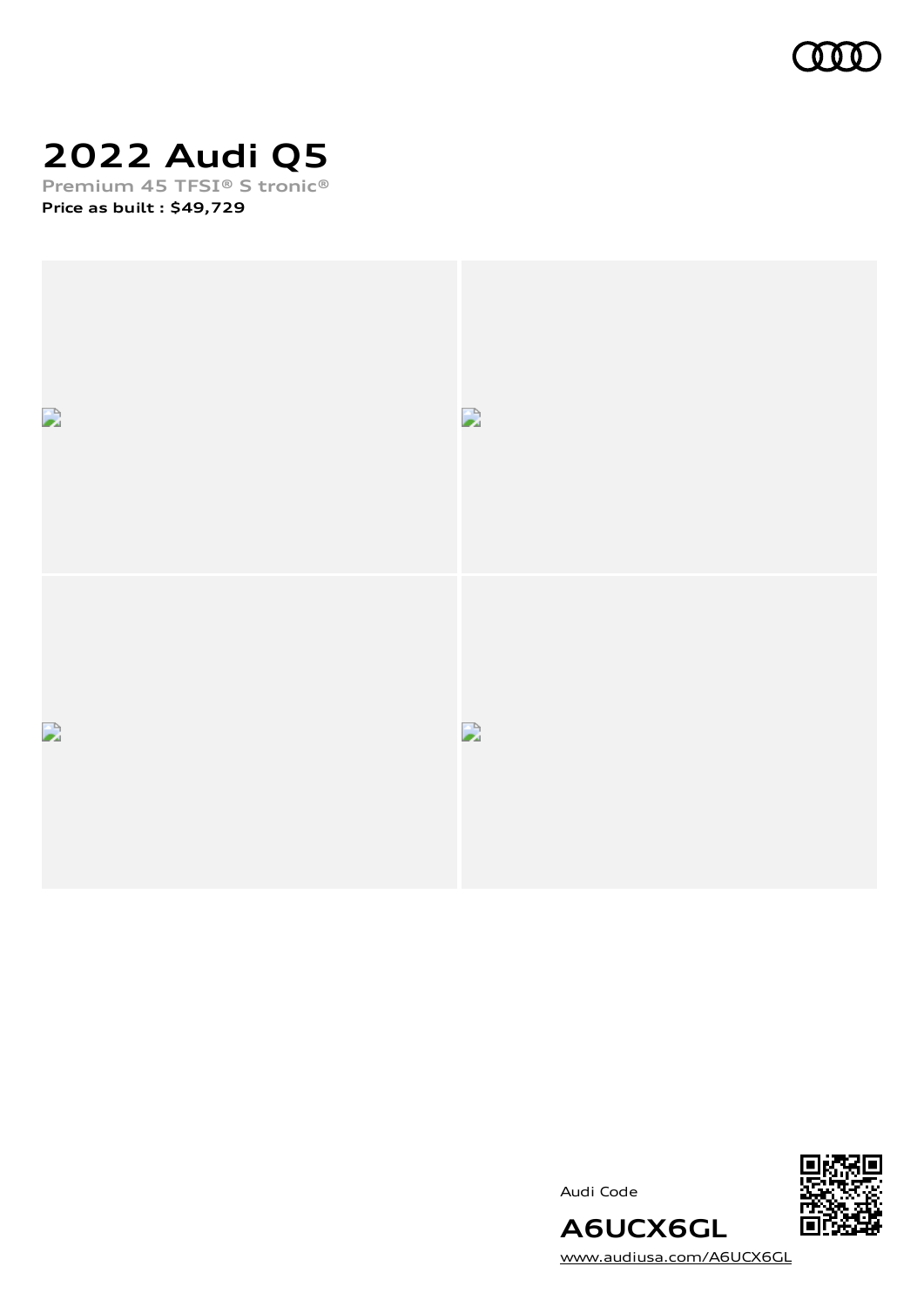### **Summary**

**Audi 2022 Audi Q5** Premium 45 TFSI® S tronic®

**Price as buil[t](#page-10-0)** \$49,729

#### **Exterior colour**

Navarra Blue metallic

### $\overline{\phantom{a}}$

#### **Further Information**

Type of vehicle Used car Mileage 2,815 miles No

**Warranty**

#### **Interior colour**

| Seats     | Okapi Brown with Granite Gray<br>stitching |
|-----------|--------------------------------------------|
| Dashboard | Black                                      |
| Carpet    | Black                                      |
| Headliner | Black                                      |

#### **Audi Code** A6UCX6GL

**Your configuration on www.audiusa.com**

[www.audiusa.com/A6UCX6GL](https://www.audiusa.com/A6UCX6GL)

**Commission number** 541224260a0e09a80adf

#### **Technical Specifications**

| Engine type                  | 2.0-liter four-cylinder                       |
|------------------------------|-----------------------------------------------|
| stroke                       | Displacement/Bore and 1,984/82.5 x 92.8 cc/mm |
| Max. output                  | 261 HP                                        |
| Torque                       | 273 lb-ft@rpm                                 |
| Top track speed              | 130 mph $1$                                   |
| Acceleration (0 - 60<br>mph) | 5.7 seconds                                   |
| Recommended fuel             | Premium                                       |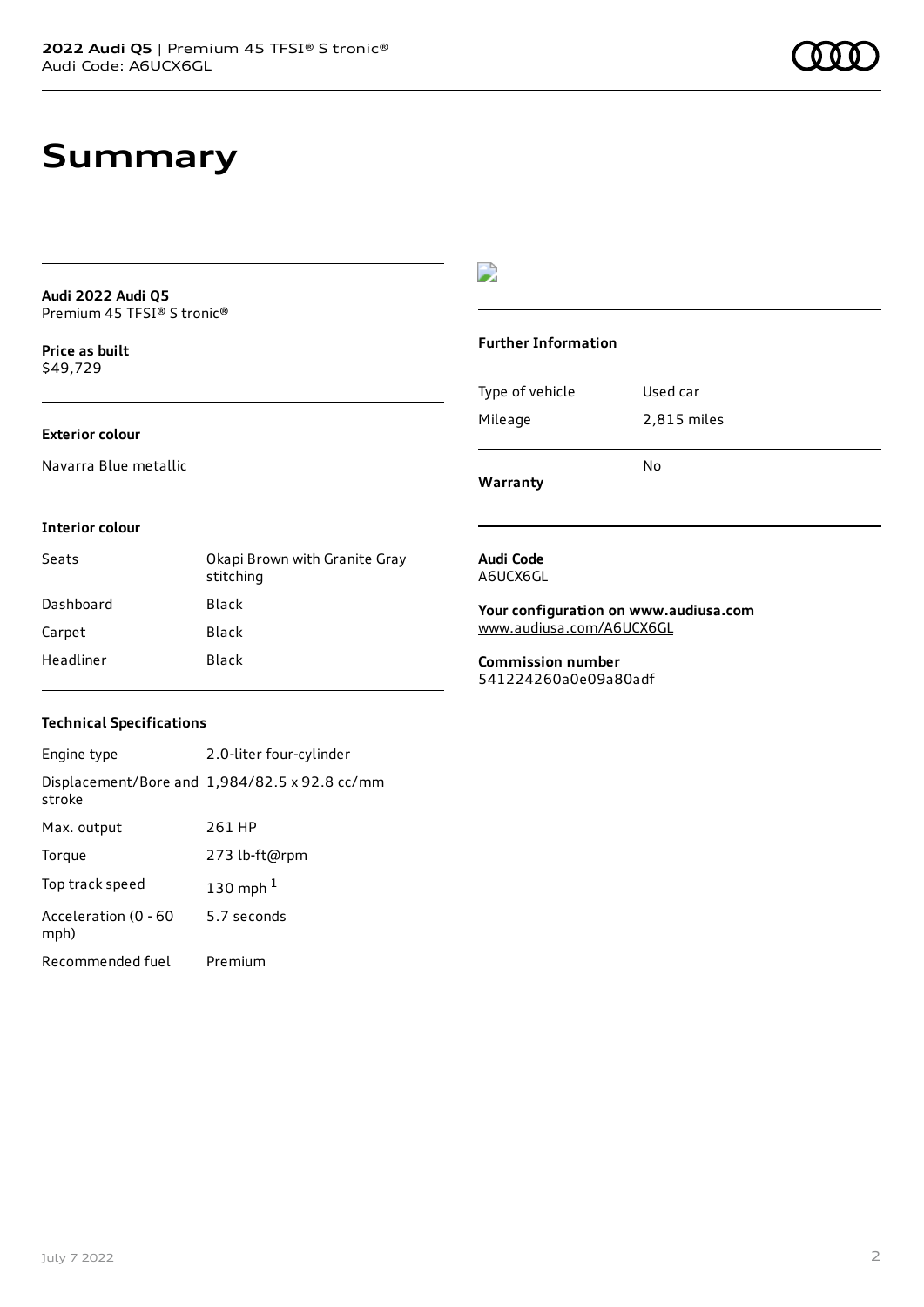## **Equipment**

Navarra Blue metallic

Audi advanced key-keyless start, stop and entry

Power-adjustable, auto-dimming, power-folding, heated exterior side mirrors with memory

19" 5-double-arm design wheels, bi-color finish, with allseason tires

Convenience package

Power panoramic sunroof

Black cloth headliner

SiriusXM® with 90-day All Access trial subscription











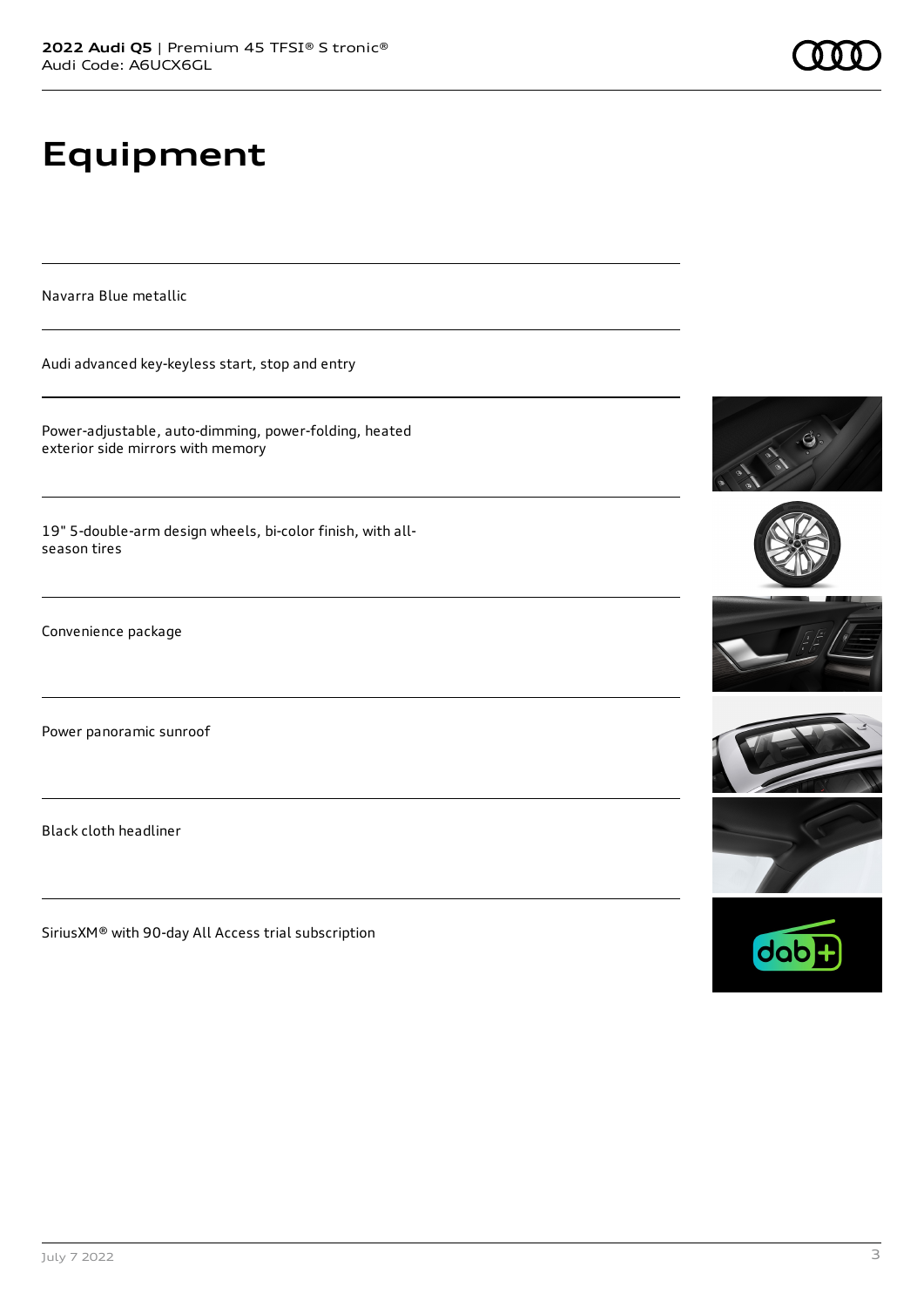### **Standard features**

### **Interior**

| VT5              | Illuminated aluminum door sill inlays with S<br>badging                                    |
|------------------|--------------------------------------------------------------------------------------------|
| QE1              | Storage package                                                                            |
| 4M3              | Four beverage holders                                                                      |
| 9AQ              | Three-zone automatic climate control<br>system                                             |
| 4L7              | Auto-dimming interior rear view mirror with<br>digital compass and Integrated Toll Module® |
| 001              | LED interior lighting package                                                              |
| 6E3              | Front center armrest                                                                       |
| 7F9              | Leather-wrapped gear selector                                                              |
| 4E7              | Power tailgate                                                                             |
| 5XF              | Driver and front-passenger extendable sun<br>visors with illuminated vanity mirrors        |
| 3NS              | Sliding, split folding 40/20/40 rear<br>seatbacks with adjustable recline                  |
| N <sub>1</sub> P | Leather seat covers                                                                        |
| 4A3              | <b>Heated front seats</b>                                                                  |
| 5MP              | Brown Walnut Wood inlays                                                                   |

#### **Exterior**

| 47B             | Aluminum trim around exterior windows  |
|-----------------|----------------------------------------|
| 1D <sub>8</sub> | Trailer hitch provision                |
| 1S1             | Tool kit and floor jack                |
| 1BA             | Standard suspension                    |
| 3S1             | Aluminum roof rails                    |
| 513             | Tailgate roof spoiler                  |
| 8IT             | Full LED headlights with DRL signature |
| HN2             | 235/55 R19 all-season tires            |

### **Exterior**

| 8VM | LED taillights with dynamic turn signal |
|-----|-----------------------------------------|
| 4KC | Heat-insulating side and rear windows   |

### **Infotainment and Driver Assistance**

| 6K9 | Audi pre sense® city                                                                           |
|-----|------------------------------------------------------------------------------------------------|
| 2H1 | Audi drive select                                                                              |
| IU1 | Audi smartphone interface                                                                      |
| IW3 | Audi connect <sup>®</sup> CARE assistance and security<br>services (limited time subscription) |
| 7X2 | Parking system plus                                                                            |
| 7W3 | Audi pre sense® basic and rear                                                                 |
| KA2 | Rear view camera                                                                               |
| 8G1 | High beam assist                                                                               |
| 9VD | Audi sound system                                                                              |
| 9S7 | 7.0" color driver information system                                                           |
| 7Y1 | Audi side assist                                                                               |
| 613 | Audi active lane assist                                                                        |
| 9ZX | Preparation for mobile phone (Bluetooth®)<br>with streaming audio                              |

#### **Safety and Security**

| 4UB             | Driver and front passenger airbags |
|-----------------|------------------------------------|
| UH1             | Electromechanical parking brake    |
| 8T <sub>2</sub> | Cruise control system              |
| VC <sub>2</sub> | Garage door opener (Homelink®)     |
| 4H <sub>5</sub> | Electronic rear child door locks   |
|                 |                                    |

### **(1/2)**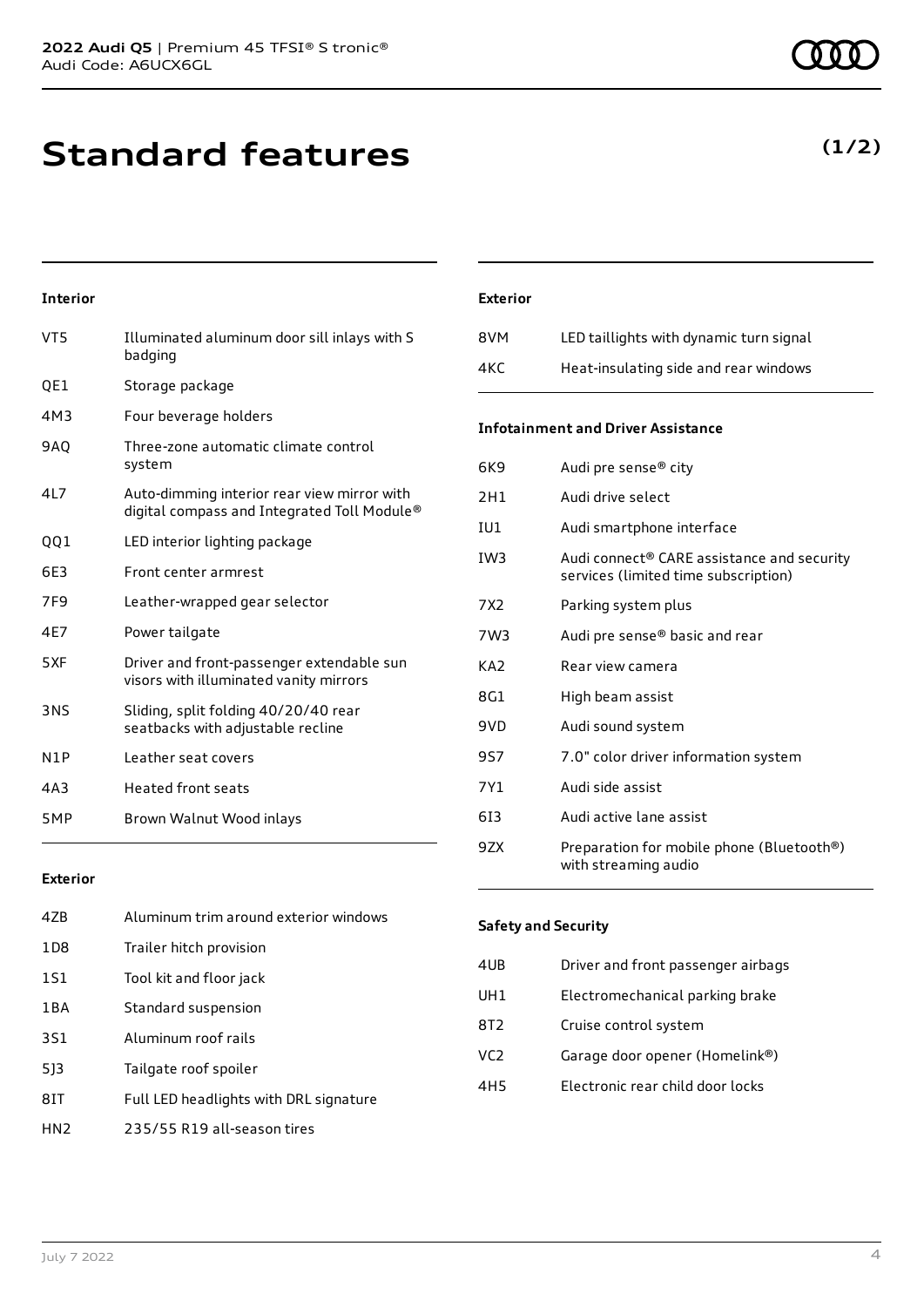### **Standard features**

### **Safety and Security**

| OZ7 | Speed-sensitive electromechanical power<br>steering system      |
|-----|-----------------------------------------------------------------|
| 7K6 | Tire-pressure monitoring system                                 |
| 4X3 | Advanced Airbag Protection System                               |
| 3B7 | Lower Anchors and Tethers for Children<br>(LATCH) in rear seats |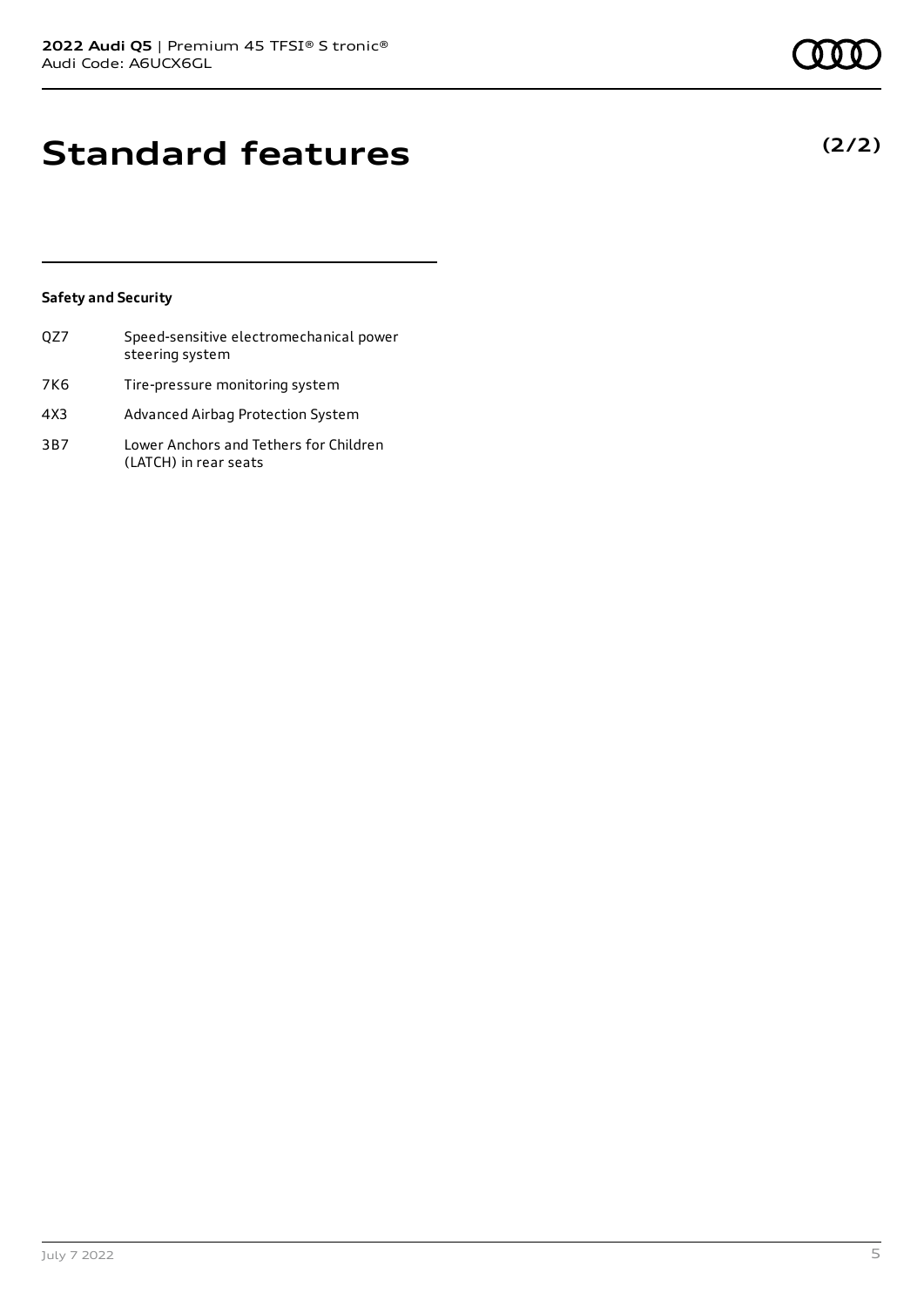### **Dealer remarks**

Certified. Navarra Blue Metallic 2022 Audi Q5 Premium S Line quattro quattro 7-Speed Automatic S tronic 2.0L Turbocharged Okapi Brown w/Leather Seating Surfaces.Odometer is 3028 miles below market average! 23/28 City/Highway MPGAudi Certified pre-owned Details: \* Roadside Assistance \* 300+ Point Inspection \* Includes 24/7 Roadside Assistance emergency towing, collision, jump start, flat tire change, emergency fuel service, lockout service, extrication service, Audi assist, CARFAX Vehicle History Report and SiriusXM satellite radio complimentary 90 day subscription. If Audi New Vehicle Limited Warranty (NVLW) coverage remains at time of CPO purchase, CPO Limited Warranty Coverage commences upon expiration of NVLW and continues until 5 years from vehicle's original in-service date with no mileage limitation. If NVLW coverage has expired at time of CPO purchase, CPO Limited Warranty coverage commences at time of purchase and continues for 12 months with no mileage limitation. Limited warranty is transferable between private parties. \* Limited Warranty: 12 Month/Unlimited Mile beginning after new car warranty expires or from certified purchase date \* Vehicle History \* Warranty Deductible: \$0 \* Transferable Warranty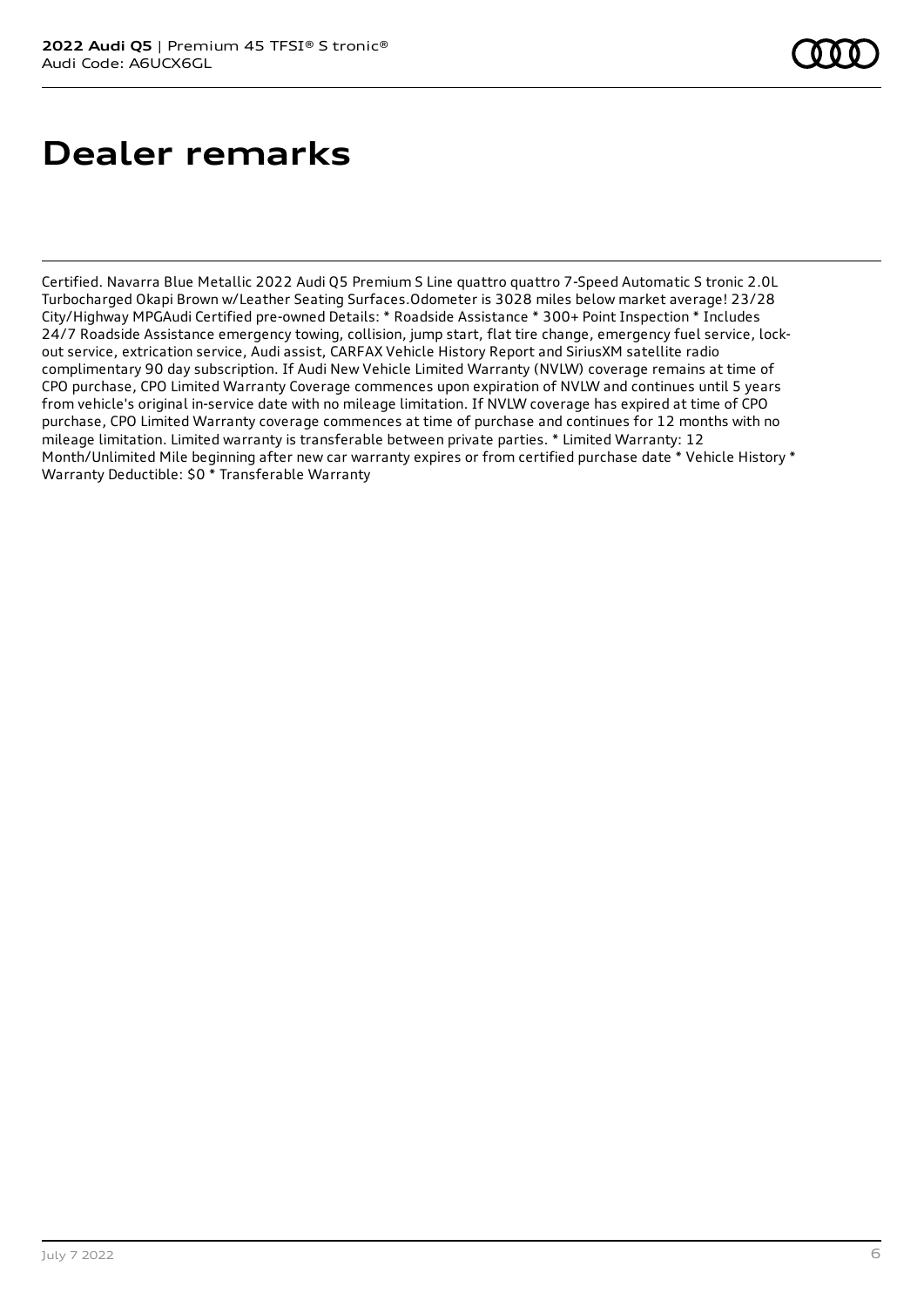# **Technical Specifications**

### **Engineering | Performance**

| Engine type                                 | 2.0-liter four-cylinder                                               |
|---------------------------------------------|-----------------------------------------------------------------------|
| Power Level                                 | 45                                                                    |
| Max. output                                 | 261 HP                                                                |
| Displacement                                | 2.0 l                                                                 |
| Towing capacity                             | 4,400 lb                                                              |
| Torque                                      | 273 lb-ft@rpm                                                         |
| Valvetrain                                  | 16-valve DOHC with Audi valvelift<br>system and variable valve timing |
| Acceleration (0 - 60<br>mph)                | 5.7 seconds                                                           |
| Engine block                                | Cast-iron                                                             |
| Induction/fuel injection Turbocharged/TFSI® |                                                                       |
| Cylinder head                               | Aluminum-alloy                                                        |
| stroke                                      | Displacement/Bore and 1,984/82.5 x 92.8 cc/mm                         |
| Top track speed <sup>1</sup>                | $130$ mph                                                             |

### **Electrical system**

Hybrid engine 12-volt Mild Hybrid Electric Vehicle (MHEV) technology

### **Transmission | Drivetrain**

| Drivetrain type | quattro <sup>®</sup> all-wheel drive with ultra <sup>®</sup><br>technology |
|-----------------|----------------------------------------------------------------------------|
| Transmission    | Seven-speed S tronic <sup>®</sup> dual-clutch<br>automatic transmission    |

| <b>Steering</b>                            |                                                                                |
|--------------------------------------------|--------------------------------------------------------------------------------|
| Steering type                              | Electromechanical progressive<br>steering system                               |
| Turning diameter, curb- 38.7 ft<br>to-curb |                                                                                |
| Steering ratio                             | 15.9:1                                                                         |
| <b>Suspension</b>                          |                                                                                |
| Front axle                                 | Five-link                                                                      |
| Rear axle                                  | Five-link                                                                      |
| <b>Brakes</b>                              |                                                                                |
| <b>Front brakes</b>                        | 13.3 (ventilated disc) in                                                      |
| Rear brakes                                | 13.0 (ventilated disc) in                                                      |
| <b>Body</b>                                |                                                                                |
| Material                                   | Lightweight technology-multi-<br>material construction (steel and<br>aluminum) |

### **(1/2)**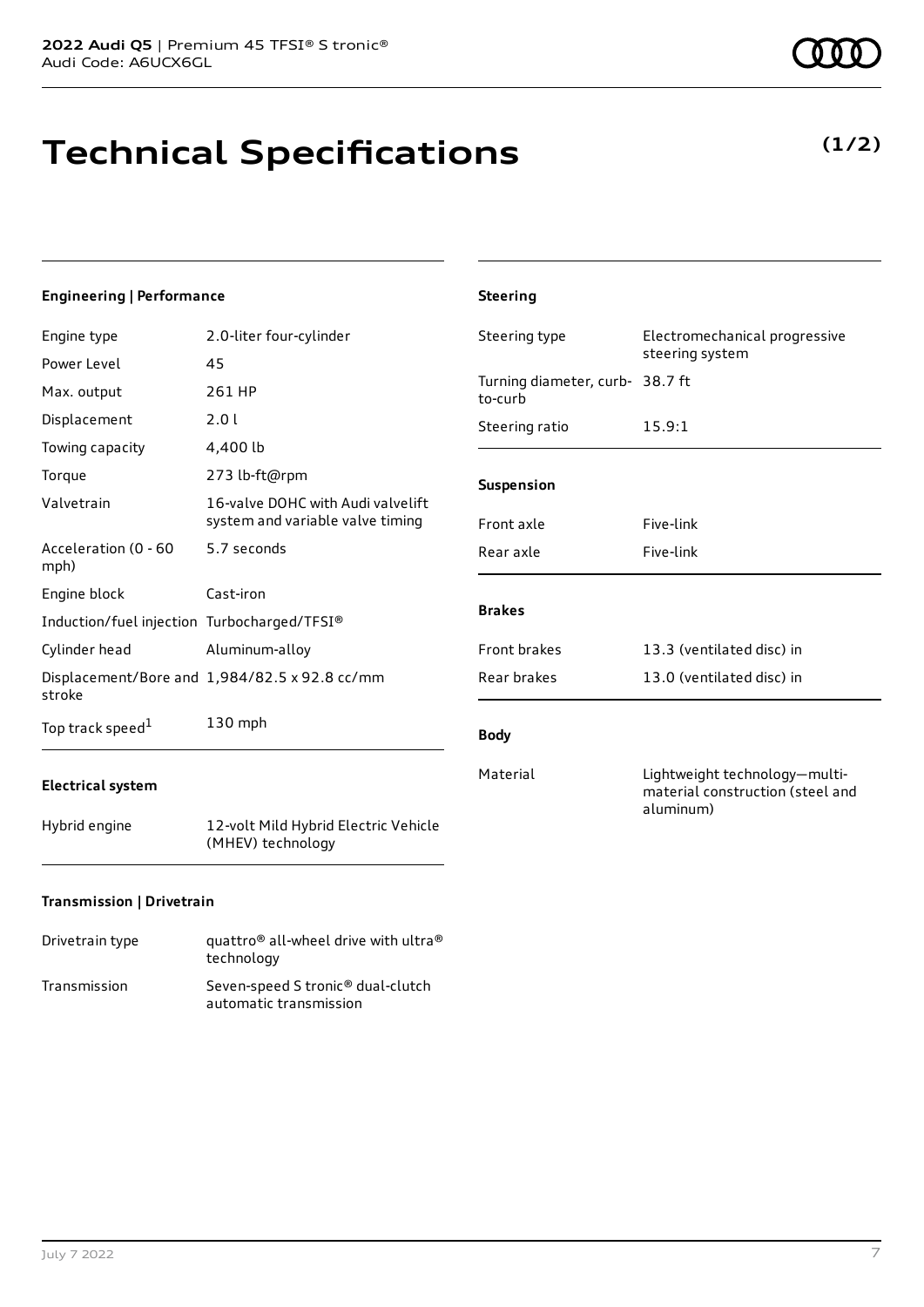**Technical Specifications**

Height 65.5 in

**Exterior Measurements**

| Overall width without<br>mirrors | 74.5 in  |
|----------------------------------|----------|
| Length                           | 184.3 in |
| Wheelbase                        | 111.0 in |
| Drag coefficient                 | .32 Cw   |
| Overall width with<br>mirrors    | 84.2 in  |
| Track rear                       | 63.3 in  |
| <b>Track front</b>               | 63.6 in  |
| Curb weight                      | 4,079 lb |
|                                  |          |

#### **Interior measurements**

| Seating capacity                          | 5                                                  |
|-------------------------------------------|----------------------------------------------------|
| Shoulder room, rear                       | 56.5 in                                            |
| Head room with front<br>sunroof           | 38.1 in                                            |
| Leg room, rear                            | 38.0 in                                            |
| Shoulder room, front                      | 57.7 in                                            |
| Head room with rear<br>sunroof            | 37.7 in                                            |
| Head room, rear                           | 39.3 in                                            |
| Leg room, front                           | 40.9 in                                            |
| Head room, front                          | 39.6 in                                            |
| Cargo volume, rear<br>seatbacks up/folded | 25.8/54.0 (25.6/53.5 with<br>sunroof) cu ft, cu ft |
|                                           |                                                    |

### **(2/2)**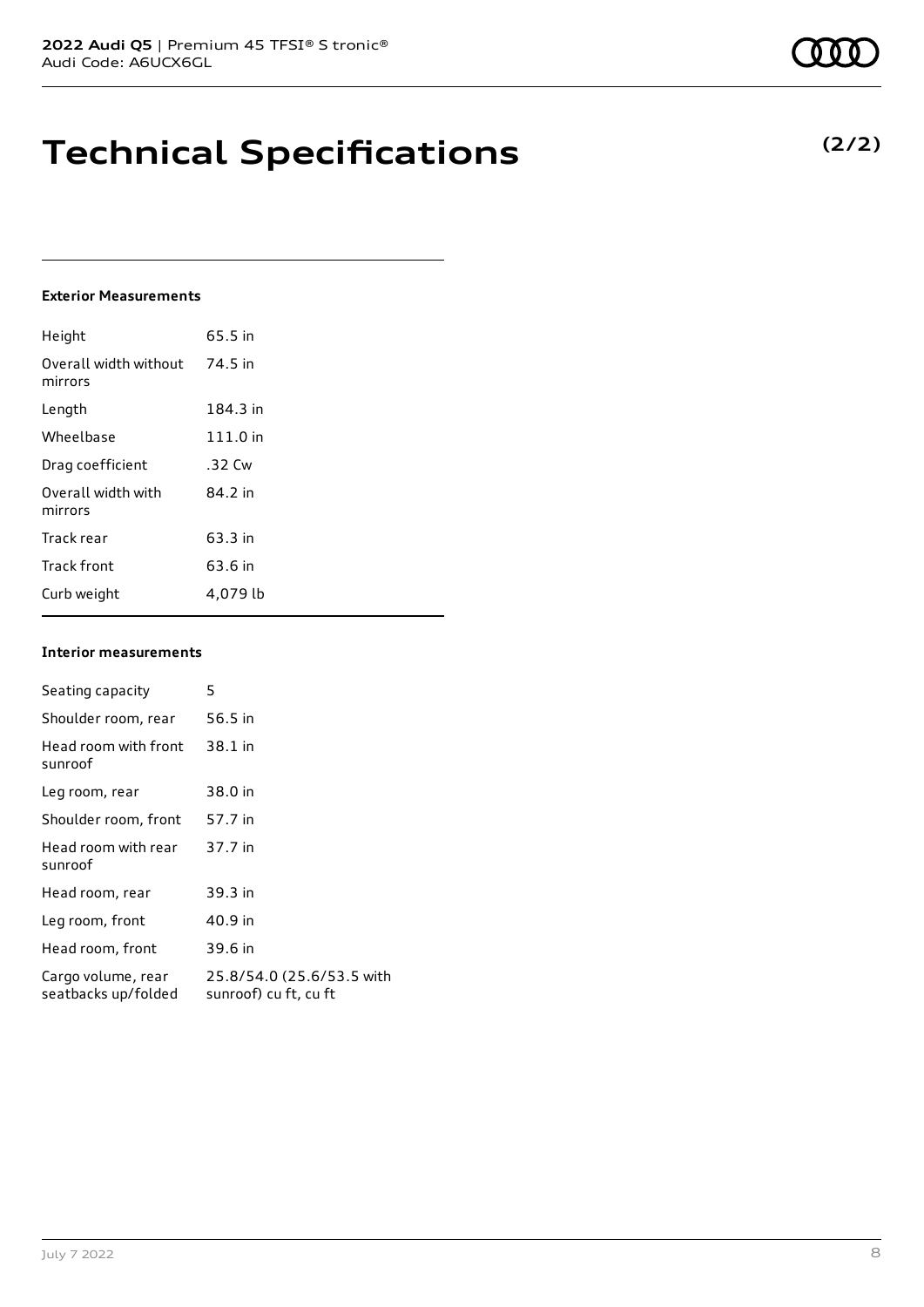### **Consumption- and emission**

**Consumption by NEDC**

combined 25 mpg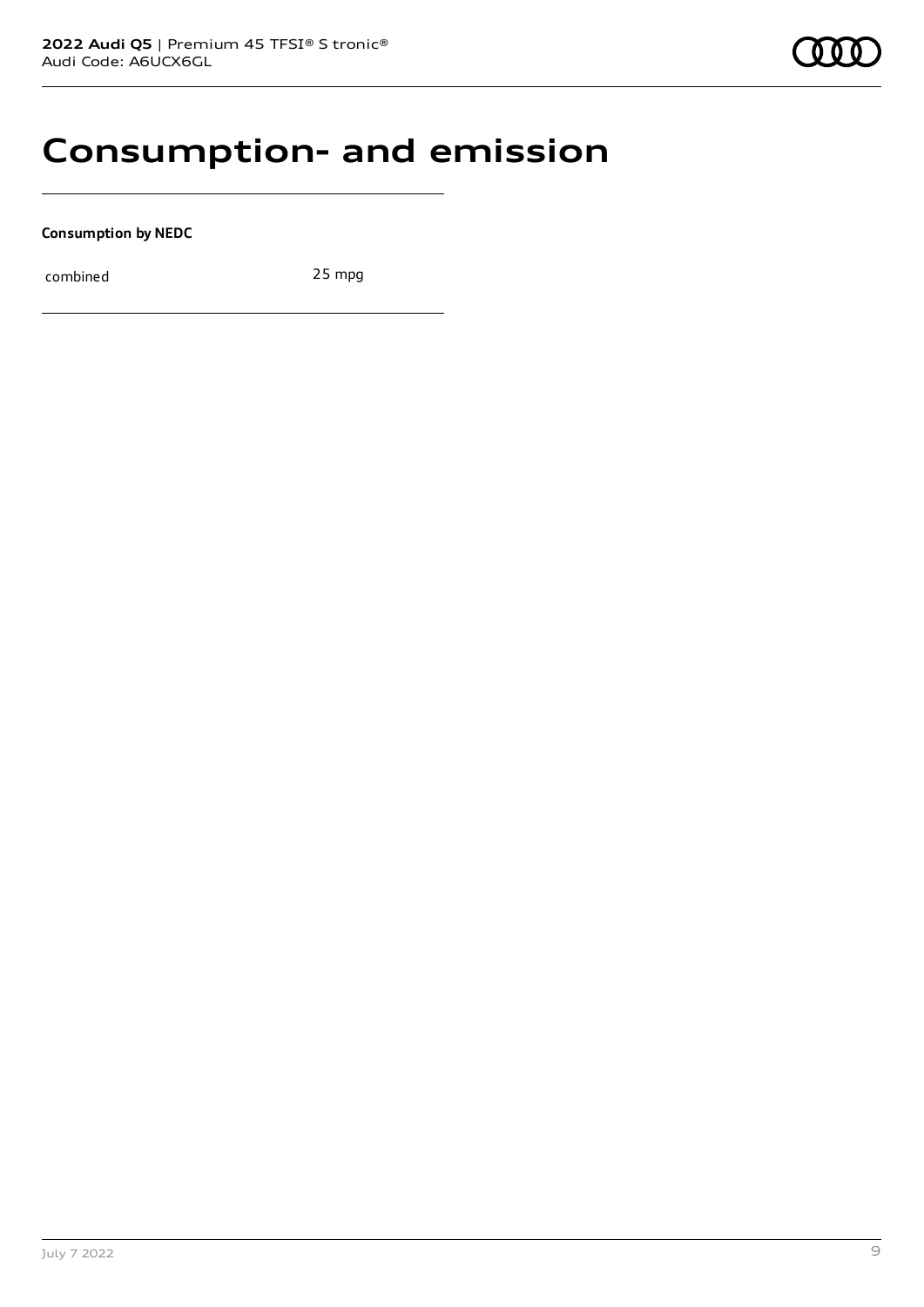

### **Contact**

Dealer **Audi Lynbrook**

855 Sunrise Hwy 11563 Lynbrook NY

Phone: +15168875300 FAX: 5168873628

www: [https://www.audilynbrook.com](https://www.audilynbrook.com/)